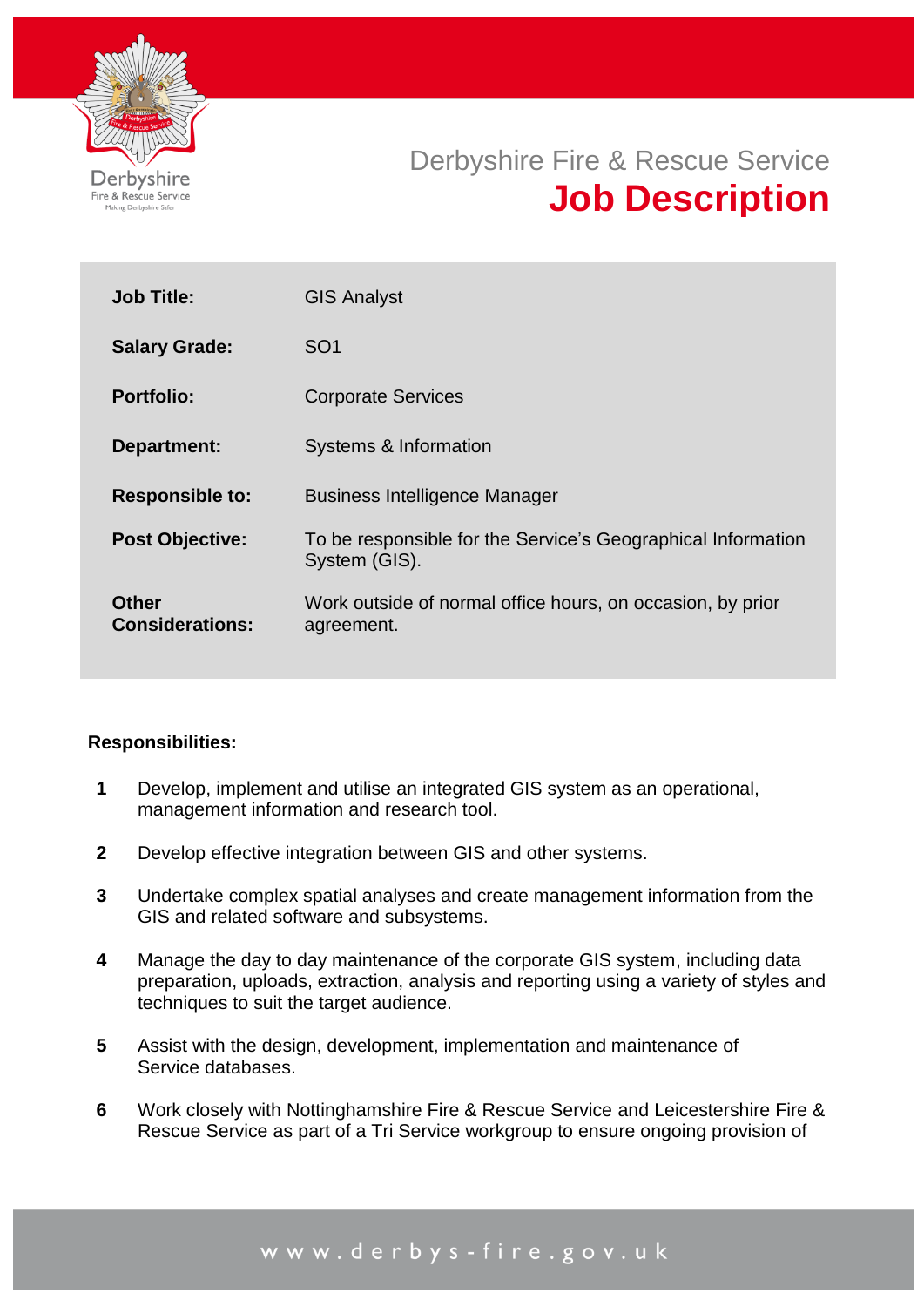accurate mapping information to the mobilisation system and on Tri Service mapping related projects.

- **7** Coordinate the acquisition of new spatial data from third party suppliers and integrate into the Services' GIS.
- **8** Develop and manage test preparation and testing processes to ensure the integrity of data.
- **9** Design, develop, test, document, and certify applications, programmes and system functionality.
- **10** Carry out GIS data conversion, system integration and system's and application's development and implementation.
- **11** Diagnose and troubleshoot problems experienced with the use of GIS and related software/hardware. Facilitate problem resolution.
- **12** Work closely with people from other teams in Systems and Information, e.g. Data Management, ICT, people from other areas of the Service, e.g. Control, Response, Prevention & Inclusion, Protection and with third parties providing the GIS and other external data.
- **13** Represent the Service at external meetings and liaise with other agencies on a range of issues e.g. Data sharing, contacts, technical developments etc.
- **14** Deliver training on the GIS software and Tri Service Mapping.
- **15** Consult users to identify new data/software requirements.
- **16** Prepare project plans, and direct vendors and internal project teams to accomplish planned tasks in order to meet user/data/software requirements.
- **17** Attend training courses and seminars commensurate with the responsibilities of the post.
- **18** Provide and receive the necessary instruction and training to encourage staff flexibility and cover.
- **19** Understand and comply with all policies, procedures and relevant legislation.
- **20** To undertake any other reasonable duty, commensurate with the grading and responsibility of the post, across the Service in order to meet Service priorities and business continuity requirements.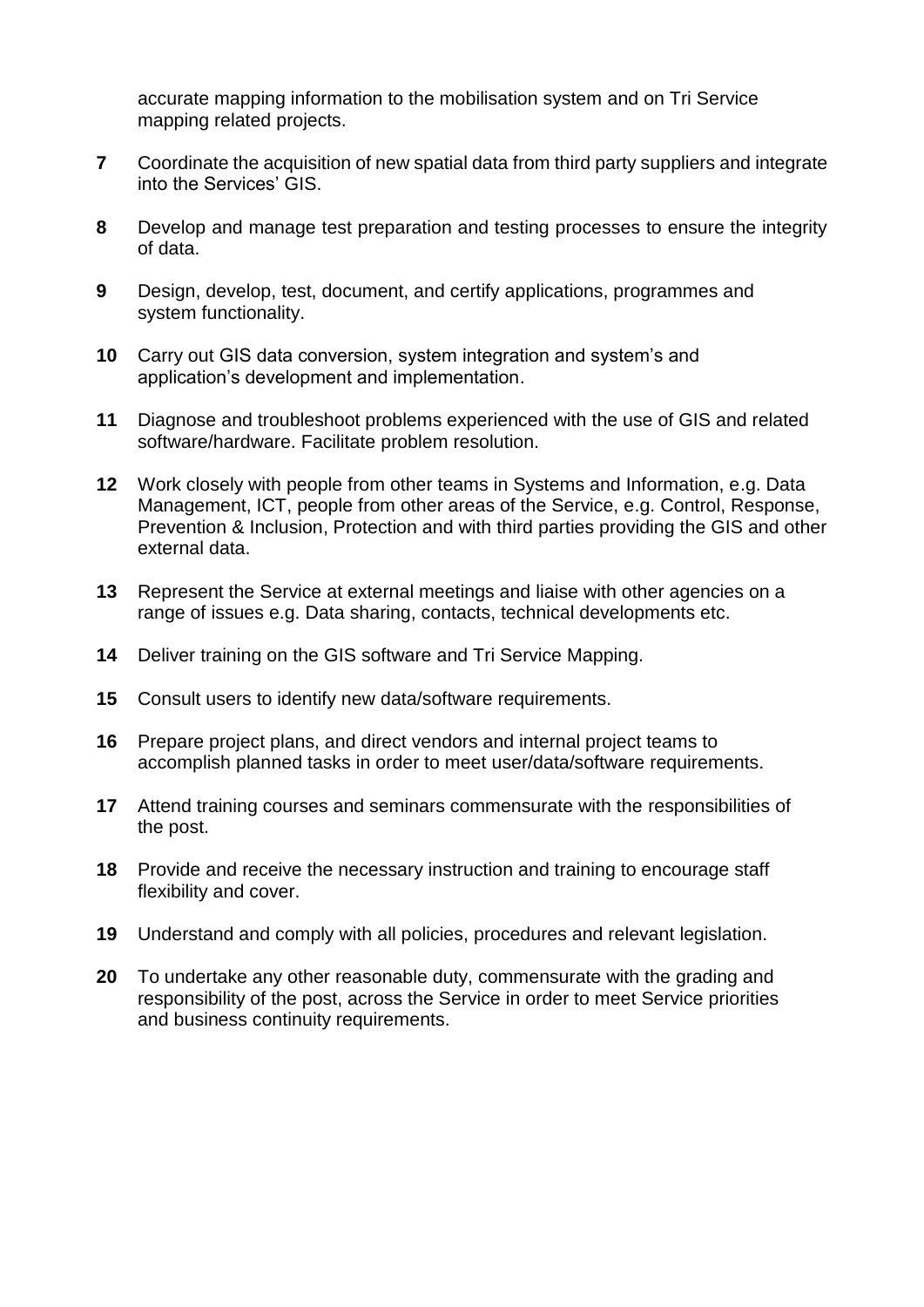

### Derbyshire Fire & Rescue Service **Person Specification**

**Post Title GIS Analyst Scale SO1**

#### **Evidence Codes**

**AF** – Application Form **M** – Medical **JRT** – Job Related Test **I** - Interview

- 
- 

| <b>Job Criteria</b>          |                                                                                                                               |                                     |                  |                                     |
|------------------------------|-------------------------------------------------------------------------------------------------------------------------------|-------------------------------------|------------------|-------------------------------------|
|                              | <b>Essential</b>                                                                                                              | <b>Source Of</b><br><b>Evidence</b> | <b>Desirable</b> | <b>Source Of</b><br><b>Evidence</b> |
| Skills &<br><b>Abilities</b> | Be able to demonstrate the following:                                                                                         |                                     |                  |                                     |
|                              | Ability to use GIS software for thematic<br>$\bullet$<br>mapping, data creation and maintenance<br>and map production         | AF/I/JRT                            |                  |                                     |
|                              | Proven written, verbal and presentation<br>$\bullet$<br>skills with an attention to detail                                    | AF/I                                |                  |                                     |
|                              | Excellent numerical skills with the ability<br>$\bullet$<br>to analyse complex, spatial data and<br>statistics                |                                     |                  |                                     |
|                              | Manage own time effectively<br>$\bullet$                                                                                      |                                     |                  |                                     |
|                              | • Experience of working with previous and<br>current versions of Microsoft Office<br>including Word, Excel, PowerPoint, Visio | AF/I                                |                  |                                     |
| <b>Knowledge</b>             | Be able to demonstrate relevant<br>knowledge and understanding of the<br>following:                                           |                                     |                  |                                     |
|                              | Understanding of complex spatial data<br>$\bullet$                                                                            | AF/I/JRT                            |                  |                                     |
|                              | Knowledge of creating and using<br>$\bullet$<br>metadata                                                                      | AF/I                                |                  |                                     |

## www.derbys-fire.gov.uk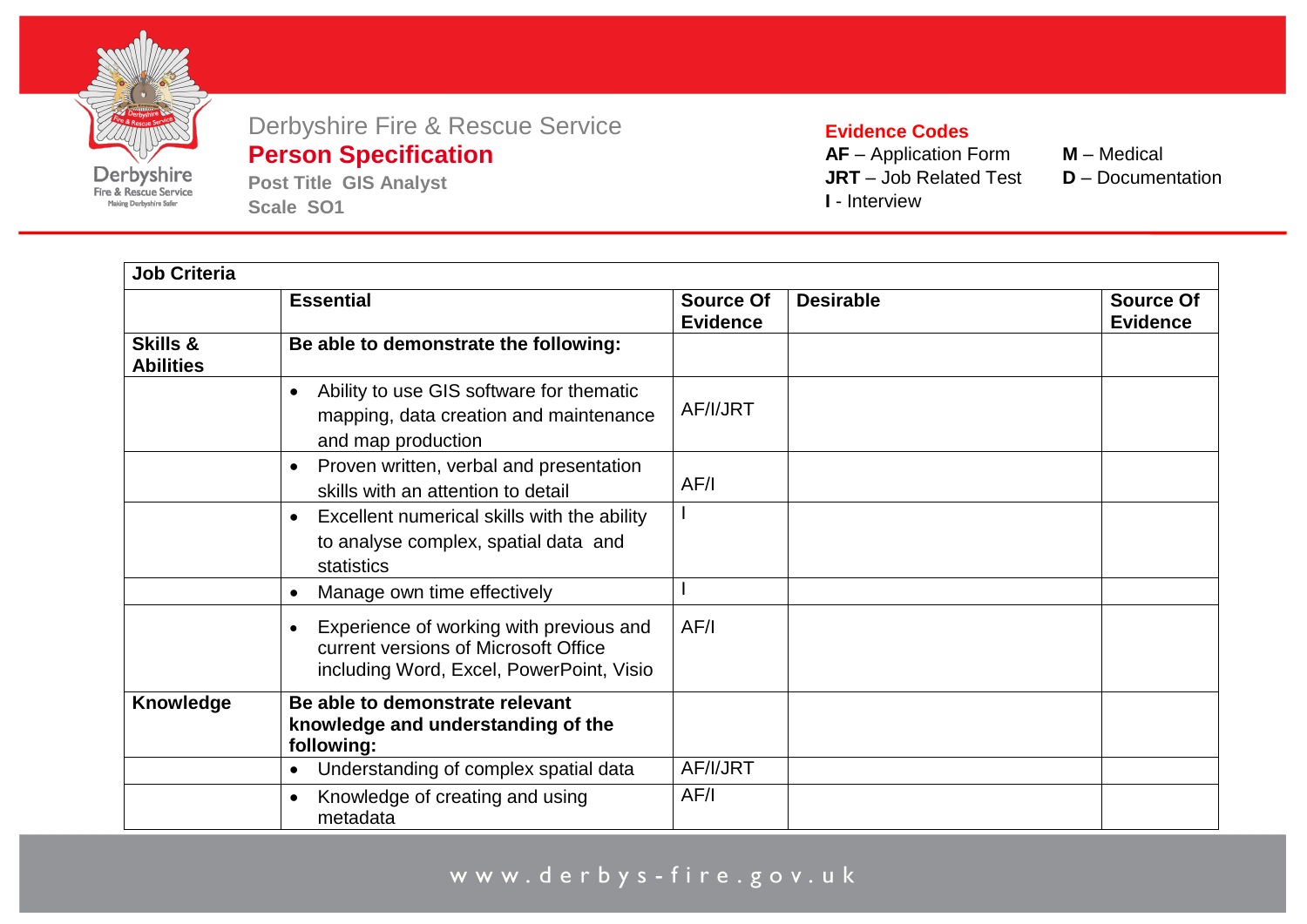|                                      | <b>Familiarity with Ordnance Survey</b><br>$\bullet$<br>mapping and digitising techniques                                                                                                                     | AF/I |                                                                 |      |
|--------------------------------------|---------------------------------------------------------------------------------------------------------------------------------------------------------------------------------------------------------------|------|-----------------------------------------------------------------|------|
|                                      | Health and Safety issues relating to the<br>duties of the post                                                                                                                                                | AF/I |                                                                 |      |
|                                      | Data protection/security of data<br>$\bullet$                                                                                                                                                                 | AF/I |                                                                 |      |
|                                      | Understanding of IT configuration<br>$\bullet$<br>including hardware and software set up<br>required to maintain a corporate GIS<br>system, its data inputs and outputs and<br>integration with other systems | AF/I |                                                                 |      |
| <b>Experience</b>                    | Be able to demonstrate experience in the<br>following:                                                                                                                                                        |      |                                                                 |      |
|                                      | Experience of using corporate GIS<br>$\bullet$<br>systems                                                                                                                                                     | AF/I | <b>Experience of using CadCorp's</b><br>suite of GIS software   | AF/I |
|                                      |                                                                                                                                                                                                               | AF/I | Experience of using a web-<br>$\bullet$<br>based GIS system     | AF/I |
|                                      | Understanding of relational databases                                                                                                                                                                         | AF/I | <b>Experience of using Microsoft</b><br>$\bullet$<br><b>SQL</b> | AF/I |
|                                      |                                                                                                                                                                                                               |      | Maintaining Local Land and<br><b>Property Gazetteer</b>         | AF/I |
| <b>Qualifications</b>                | Educated to degree level in Geography,<br>GIS or equivalent demonstrable<br>experience and training relevant to the<br>role                                                                                   | AF/D |                                                                 |      |
|                                      |                                                                                                                                                                                                               |      |                                                                 |      |
| <b>Equal</b><br><b>Opportunities</b> | Understanding of and commitment to<br>$\bullet$<br>Inclusion & Equality in the workplace                                                                                                                      |      |                                                                 |      |
|                                      | Awareness of protocols required for<br>$\bullet$<br>dealing with protected characteristics<br>covered by Equality Legislation                                                                                 |      |                                                                 |      |
|                                      |                                                                                                                                                                                                               |      |                                                                 |      |